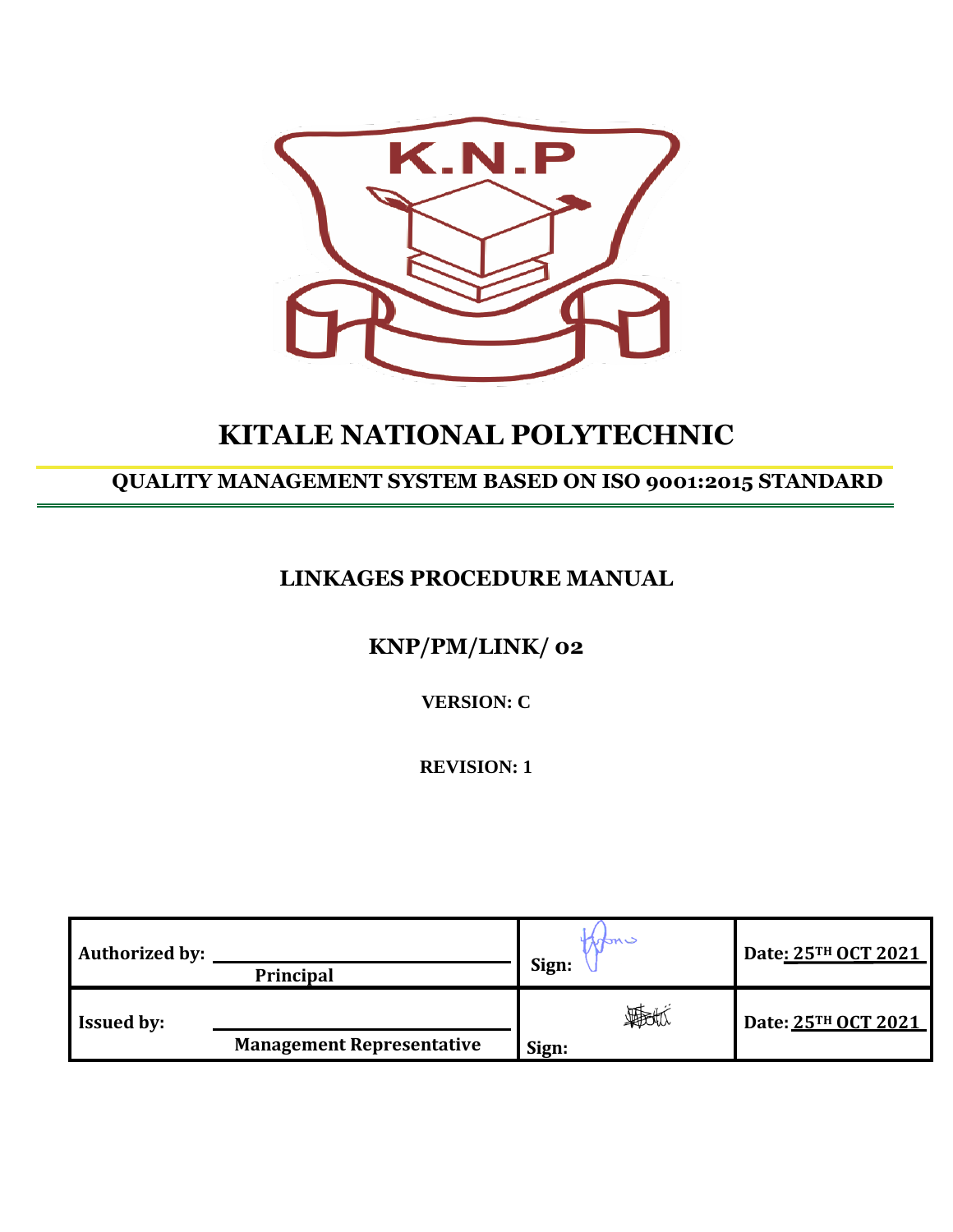

#### **PROCEDURE NUMBER 1: COLLABORATIONS, LINKAGES AND**

#### **OUTREACH**

#### **1.0 GENERAL INFORMATION**

#### **1.1 PURPOSE**

The purpose of this procedure is to ensure effectiveness and consistency in establishing collaborations, linkages and outreach.

#### **1.2 SCOPE**

This procedure applies to establishing of all collaborations, linkages and outreach between the Polytechnic and Partners/Stakeholders

#### **1.3 REFERENCES**

- a) Polytechnic Orders (2016)
- b) Relevant MOUs

### **1.4 TERMS AND DEFINITIONS**

- a) M0U Memorandum of understanding.
- b) PPP Public Private partnerships
- c) KNP Kitale National Polytechnic
- d) HOD Head of Department

#### **1.5 PRINCIPAL RESPONSIBILITY**

The Deputy Principal (Admin) shall ensure that this procedure is implemented.

#### **1.6 INTERFACES**

- a) All Staff and students for participating in the collaboration
- b) Council for funding and development of program/project in case of PPP
- c) External partners for funding and implementing the program

#### **1.7 PERFORMANCE TARGET**

The performance shall be measured through the overall performance of the Department basing on;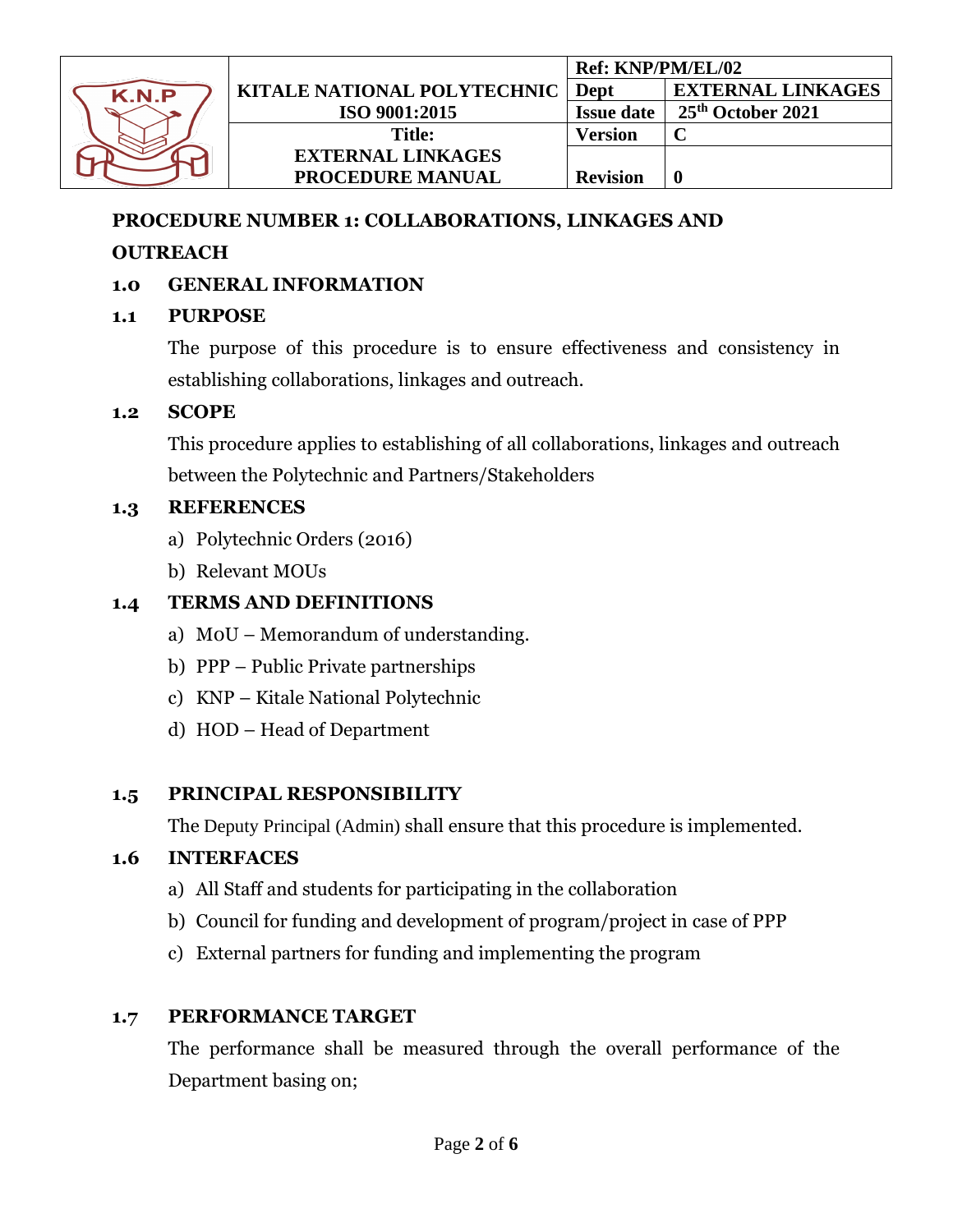

|                                    |                          | Ref: KNP/PM/EL/02 |                          |
|------------------------------------|--------------------------|-------------------|--------------------------|
| <b>KITALE NATIONAL POLYTECHNIC</b> |                          | Dept              | <b>EXTERNAL LINKAGES</b> |
|                                    | ISO 9001:2015            | <b>Issue date</b> | 25th October 2021        |
|                                    | <b>Title:</b>            | <b>Version</b>    |                          |
|                                    | <b>EXTERNAL LINKAGES</b> |                   |                          |
|                                    | <b>PROCEDURE MANUAL</b>  | <b>Revision</b>   |                          |

| PERFORMANCE TARGET                     | <b>MONITORING AND MEASUREMENT</b>                                                                                |  |  |  |  |
|----------------------------------------|------------------------------------------------------------------------------------------------------------------|--|--|--|--|
| Effective communication                | Feedback<br>Review<br>Customers<br>(Record)<br>-of<br>Acknowledgment, Complaints, Compliments)                   |  |  |  |  |
| <b>Timeliness</b>                      | Review the reports on adherence to compliance<br>with deadlines.                                                 |  |  |  |  |
| Successful completion of collaboration | project/program<br>of<br>Review<br>reports<br>on<br>achievement of objectives of the collaboration<br>as per MOU |  |  |  |  |

#### **1.8 RESOURCES**

The resources to be used in the process are listed below: -

- a) Funds
- b) Personnel
- c) Equipment
- d) Stationery
- e) Facilities

### **1.9 INPUTS AND OUTPUTS**

| <b>INPUTS</b>                            |     |             |          | <b>OUTPUTS</b>                       |                                         |     |  |
|------------------------------------------|-----|-------------|----------|--------------------------------------|-----------------------------------------|-----|--|
| Funds,                                   | MOE | directives, | Outside  | Signed MoUs, Equipment, products and |                                         |     |  |
| invitations, Proposals, previous records |     |             | programs | resulting                            | from                                    | the |  |
|                                          |     |             |          | partnerships.                        |                                         |     |  |
|                                          |     |             |          |                                      | Reports on Collaborations, linkages and |     |  |
|                                          |     |             |          | Outreach                             |                                         |     |  |

#### **2.0 METHOD**

2.1 This procedure shall start with the Deputy Principal (Admin) through the Principal either:-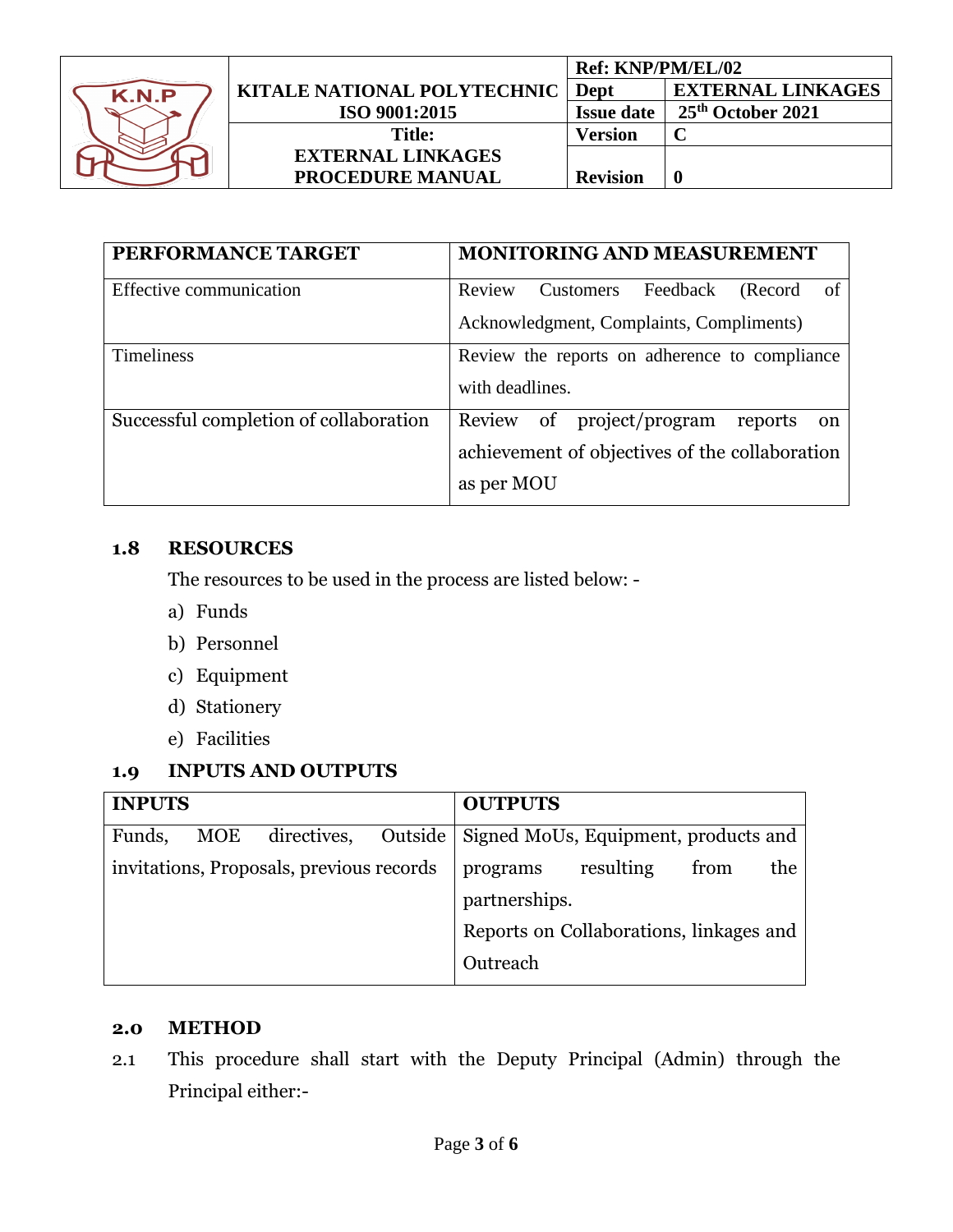

- a) Receiving a request for collaboration/linkage from an institution, or
- b) Receiving a request from a stakeholder on the need to establish linkage or collaborate with an institution.
- c) Receiving a communication from the MOE on a collaboration/linkage with any government agency or resulting from a government initiative.
- 2.2 Upon receipt of the request, the Deputy Principal (Admin) shall table the request in the subsequent management and academic board meeting for deliberation and approval.
- 2.3 In approving the request, the management and academic committee meeting shall consider the following:
	- a) Relevance of the collaboration,
	- b) Benefits of the collaboration, and
	- c) Polytechnic strategic interests.
- 2.4 In the event that it is not viable to collaborate or establish linkages, the Deputy Principal (Admin) shall as per the internal or external communication procedure inform the interested institution/stakeholder.
- 2.5 In case of 2.1 b), the Deputy Principal (Admin) shall as per the external communication procedure inform the targeted organization of the intent to collaborate.
- 2.6 In the event that the organization declines the request, the matter shall be dropped.
- 2.7 Upon receipt of a favourable response or in case it is viable to establish linkage or collaborate, the Deputy Principal (Admin) shall constitute a technical committee chaired by coordinator external linkages to facilitate the development of an MoU with the institution.
- 2.8 In constituting the committee, the Deputy Principal (Admin) shall consider the following :
	- a) Nature of collaboration,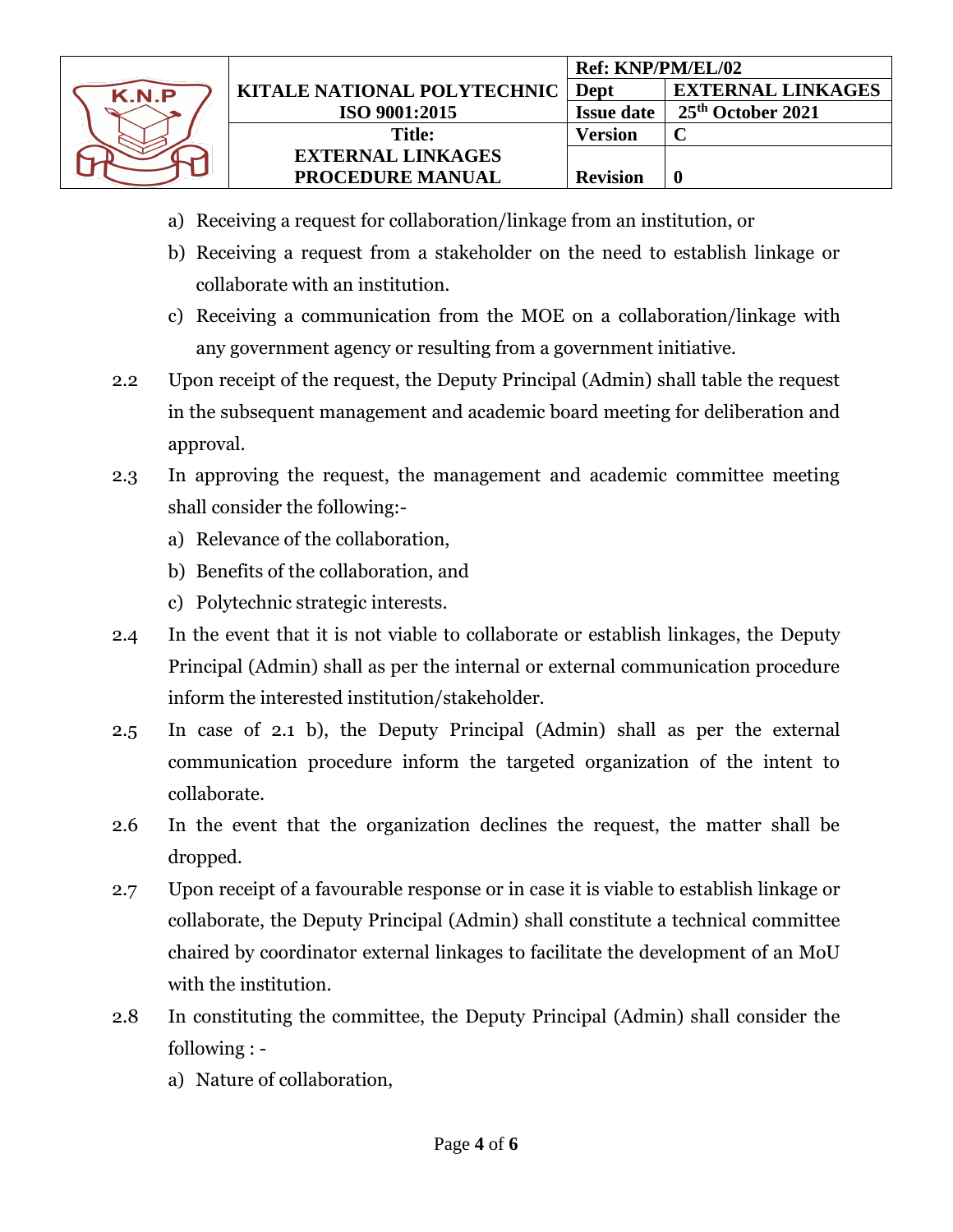

- b) Expertise in the field of collaboration, and
- c) Legal counsel.
- 2.9 Upon appointment, the technical committee shall initiate negotiations with proposed collaborating institution on the MOU and ensure that the Deputy Principal (Admin) informed of the progress.
- 2.10 Once the MOU has been drafted, the Deputy Principal (Admin) shall table it in the management meeting for approval.
- 2.11 In approving the draft MOU, the management meeting shall consider the following :
	- a) Legal commitments, and
	- b) Stated benefits of the collaboration,
- 2.12 In the event of disapproval, the Deputy Principal (Admin) shall advise the technical committee as appropriate.
- 2.13 Upon approval, the technical committee chairperson shall ensure that the final draft MoU is developed and forwarded to the Deputy Principal (Admin) for signing.
- 2.14 Upon receipt of the MoU, the Deputy Principal (Admin) shall ensure that the MoU is signed by both parties.
- 2.15 Upon signing of the MOU, the institutional External Linkage coordinator shall : -
- 2.15.1 Work with the respective project implementation committee, department and all stakeholders to ensure time and effective implementation of the collaboration program/project
- 2.15.2 Provide Linkages between the Polytechnic and the relevant stakeholders in the collaboration
- 2.15.3 Prepare periodic progress reports as per MOU
- 2.16 Upon the expire of tenure of the collaboration, project/program reports and handing over any deliverables shall be done to the Deputy Principal (Admin) who shall forward to the relevant authority.